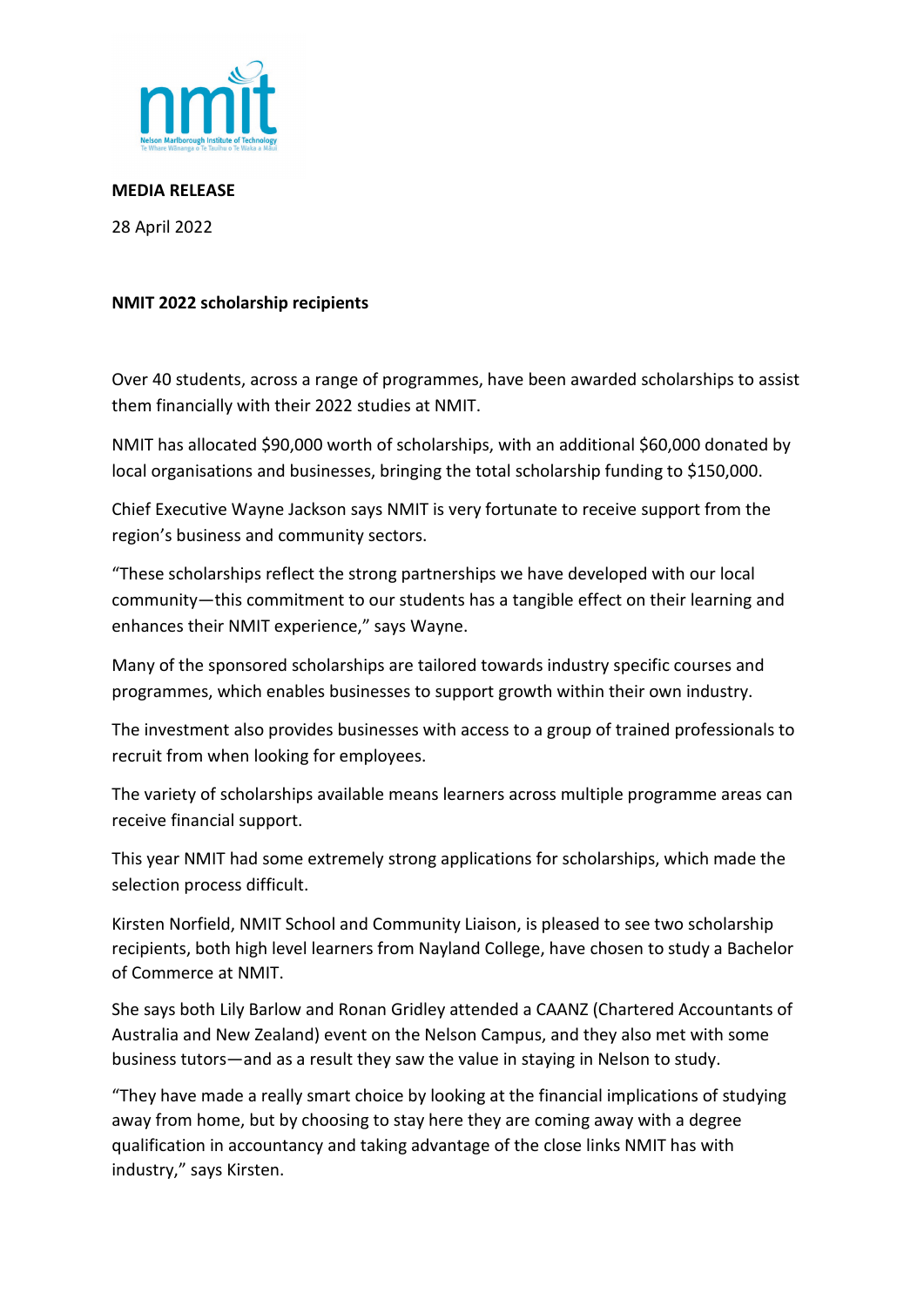The scholarships offer financial support to purchase equipment for online learning, professional development, and fees.

Sponsors and successful scholarship recipients are invited to NMIT's annual scholarship ceremony on the 3 May in Marlborough and 5 May, Nelson.

The ceremony provides an opportunity for sponsors to present the recipient with their award, to network with fellow sponsors and to make the most of a photo opportunity.

All the successful recipients' applications were outstanding, and NMIT wishes them success with their studies.

## **2022 Scholarship winners**

| <b>Sponsor</b>                      | Recipient              |
|-------------------------------------|------------------------|
| <b>Johnston Associates</b>          | Lucy Smith             |
| <b>King Salmon Business</b>         | Jodi Rendal            |
| King Salmon Aquaculture 1st Year    | <b>Taz Snelling</b>    |
| King Salmon Aquaculture 2nd Year    | <b>Matthew Goldman</b> |
| King Salmon Aquaculture 3rd Year    | Hayley Elford          |
| <b>King Salmon Hospitality</b>      | Sophia Nicholson       |
| <b>Nelson Pine Business</b>         | Grace Gray             |
| <b>Nelson Pine Construction</b>     | Ku Reh                 |
| <b>Mitre 10 Construction</b>        | Dave Jordan            |
|                                     | Levi Scott             |
| <b>Aviation Federation</b>          | Shar Illingworth       |
|                                     | Georgia Gray           |
|                                     | Devon Gardner          |
| <b>Constellation Brand 2nd Year</b> | Zac Howell             |
| <b>Constellation Brand 3rd Year</b> | <b>Holy West</b>       |
| <b>Wine Marlborough</b>             | <b>Becca Norton</b>    |
| Zonta                               | Georgia Gapper         |
| <b>NMIT Degree</b>                  | <b>River Day</b>       |
|                                     | Jay Voltaire           |
|                                     | Sharon Salmon          |
|                                     | Kim Cosmatos           |
| <b>School Leaver</b>                | Ronan Gridley          |